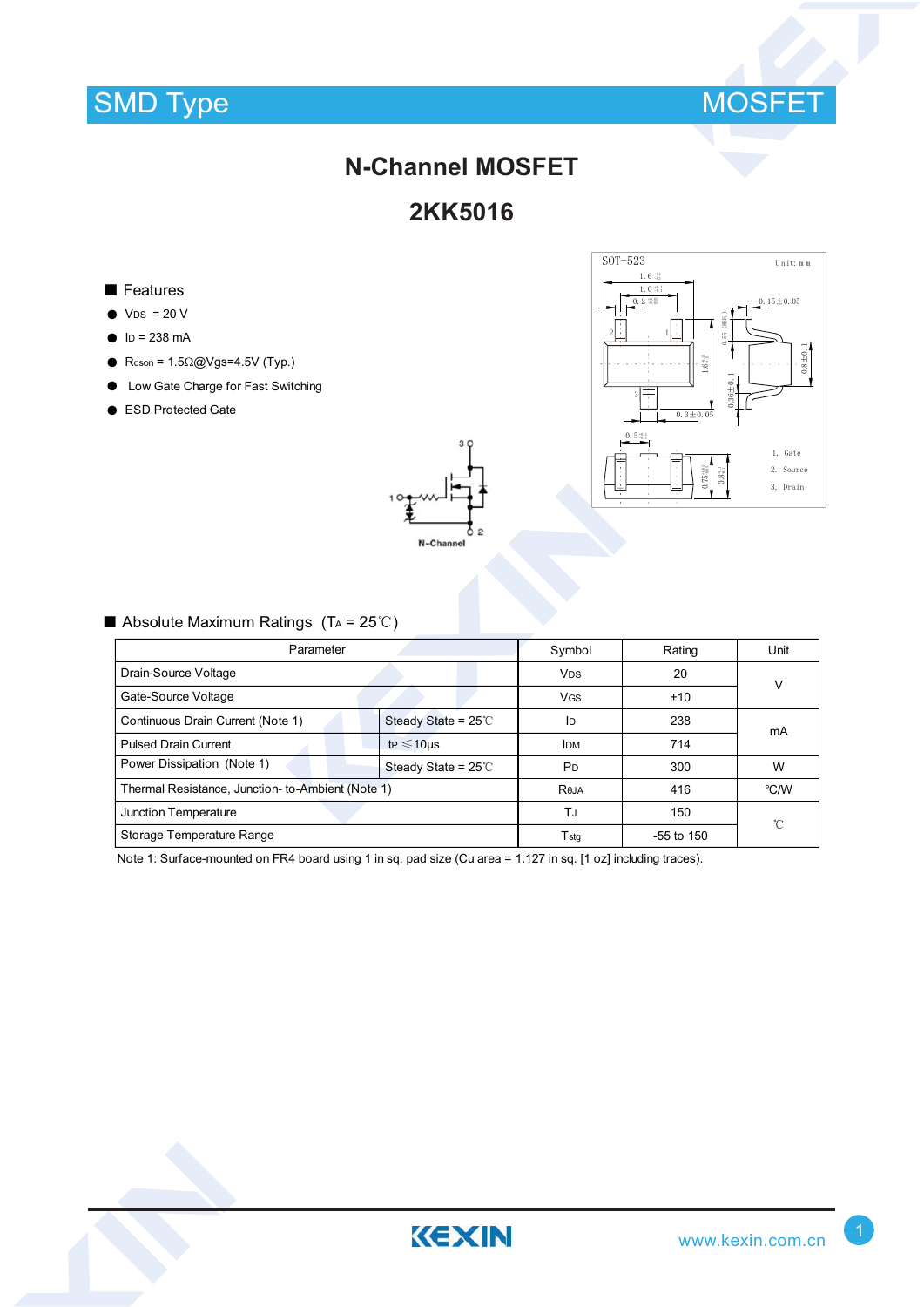

### **N-Channel MOSFET**

### **2KK5016**

Electrical Characteristics (TA =  $25^{\circ}$ C, unless otherwise specified)

| Parameter                         | Symbol                | <b>Test Conditions</b>                                    | Min | Typ  | Max  | Unit   |
|-----------------------------------|-----------------------|-----------------------------------------------------------|-----|------|------|--------|
| Drain-Source Breakdown Voltage    | <b>VDSS</b>           | $ID=100\mu A$ , $VGS=0V$                                  | 20  |      |      | V      |
| Zero Gate Voltage Drain Current   | <b>IDSS</b>           | VDS=20V, VGS=0V                                           |     |      | 1    | μA     |
| Gate-Body Leakage Current         | <b>IGSS</b>           | VDS=0V, VGS=±10V                                          |     |      | ±100 | μA     |
| Gate Threshold Voltage            | VGS(th)               | VDS=3V, ID=100µA                                          | 0.5 |      | 1.5  | $\vee$ |
| Static Drain-Source On-Resistance | R <sub>DS</sub> (On)  | VGS=4.5V, ID=10mA                                         |     | 1.5  | 3.0  | Ω      |
|                                   |                       | VGS=2.5V, ID=10mA                                         |     | 2.0  | 3.5  |        |
| <b>Forward Transconductance</b>   | <b>gFS</b>            | VDS=3V, ID=10mA                                           |     | 80   |      | mS     |
| Input Capacitance                 | Ciss                  |                                                           |     | 11.5 | 20   | pF     |
| Output Capacitance                | $\mathsf{Coss}$       | VGS=0V, VDS=5V, f=1MHz                                    |     | 10   | 15   |        |
| Reverse Transfer Capacitance      | $C$ rss               |                                                           |     | 3.5  | 6.0  |        |
| Turn-On DelayTime                 | $td($ on $)$          | $V$ GS = 4.5 V, VDS = 5 V,<br>ID = 10mA, RG = 10 $\Omega$ |     | 13   |      | ns     |
| Turn-On Rise Time                 | tr                    |                                                           |     | 15   |      |        |
| Turn-Off DelayTime                | $td($ off $)$         |                                                           |     | 98   |      |        |
| <b>Turn-Off Fall Time</b>         | tf                    |                                                           |     | 60   |      |        |
| Diode Forward Voltage             | <b>V<sub>SD</sub></b> | Isp=10mA, VGS=0V                                          |     | 0.66 | 0.80 | v      |

Note 2: Pulse Test: pulse width  $\leqslant$  300 µs, duty cycle $\leqslant$  2%.

Note 3: Switching characteristics are independent of operating junction temperatures.



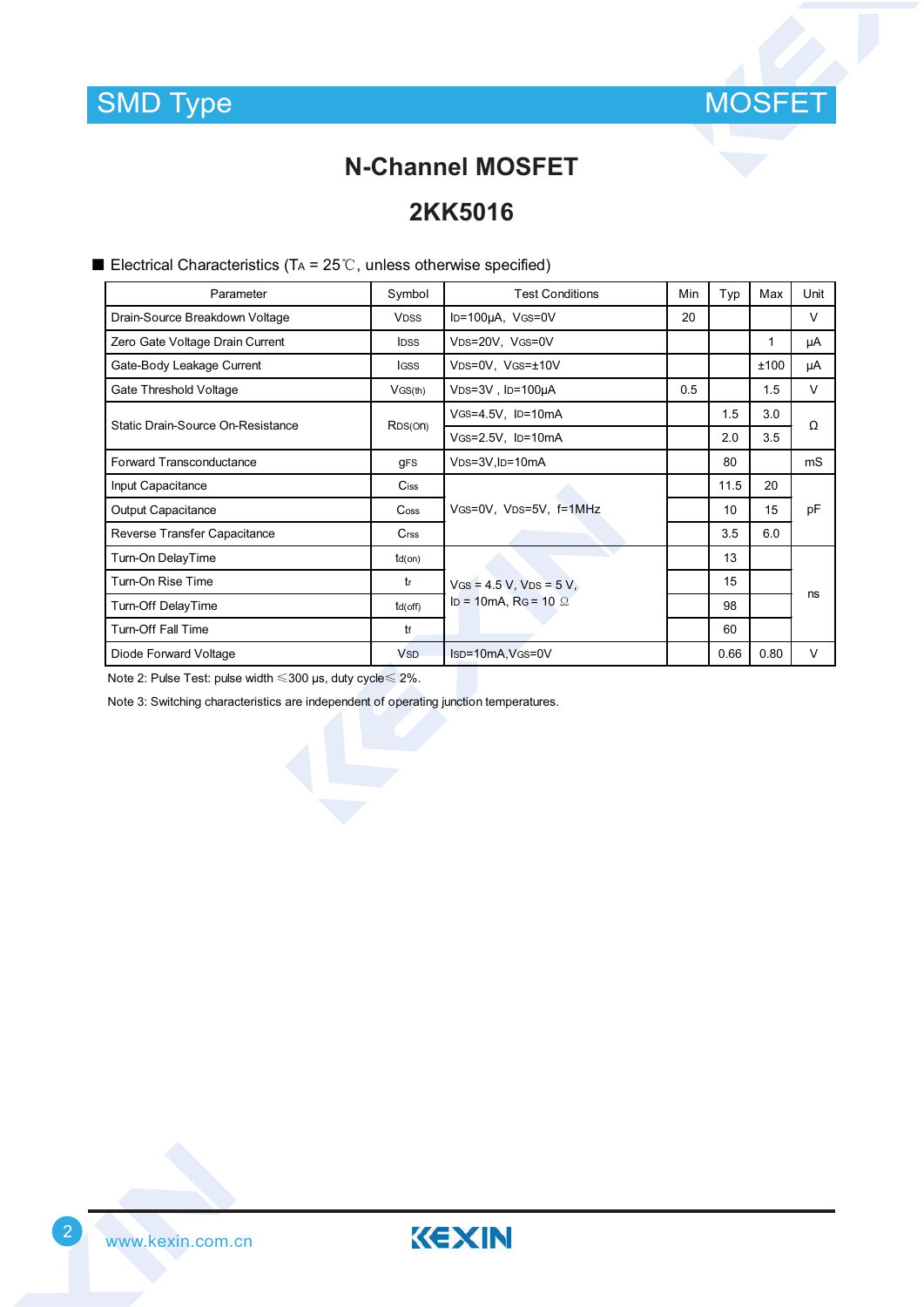

# **N-Channel MOSFET**

**2KK5016**